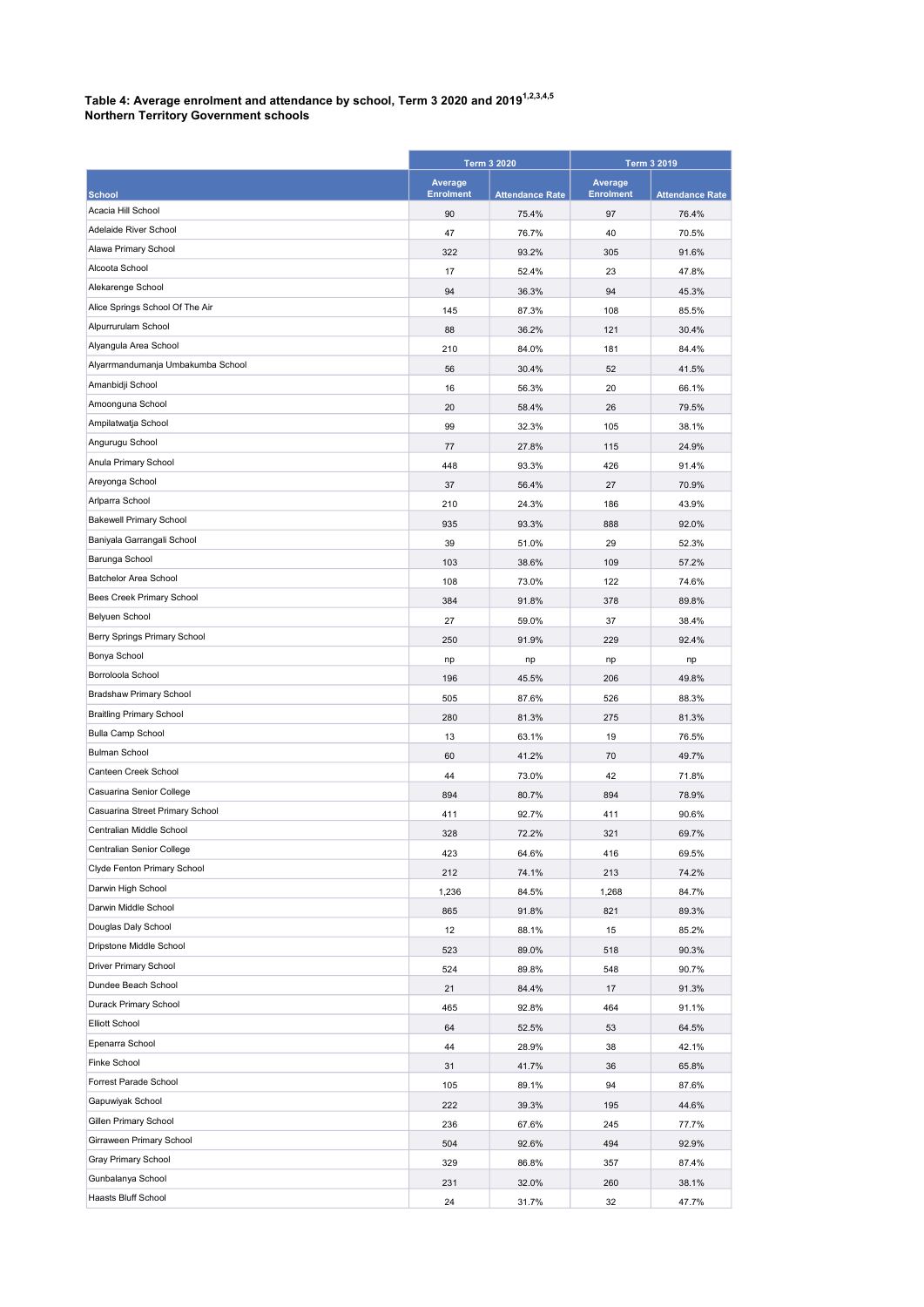|                                                 | <b>Term 3 2020</b> |                        | <b>Term 3 2019</b> |                        |
|-------------------------------------------------|--------------------|------------------------|--------------------|------------------------|
|                                                 | Average            |                        | Average            |                        |
| <b>School</b>                                   | <b>Enrolment</b>   | <b>Attendance Rate</b> | <b>Enrolment</b>   | <b>Attendance Rate</b> |
| Harts Range School                              | 60                 | 46.1%                  | 60                 | 52.6%                  |
| Henbury School                                  | 143                | 79.9%                  | 139                | 82.2%                  |
| Howard Springs Primary School                   | 293                | 88.0%                  | 294                | 88.1%                  |
| Humpty Doo Primary School                       | 397                | 90.3%                  | 382                | 88.9%                  |
| Imanpa School                                   | 17                 | 45.6%                  | 16                 | 57.3%                  |
| Jabiru Area School                              | 188                | 71.0%                  | 209                | 73.4%                  |
| Jilkminggan School                              | 87                 | 52.9%                  | 84                 | 67.9%                  |
| Jingili Primary School                          | 313                | 90.2%                  | 314                | 88.8%                  |
| Kalkaringi School                               | 169                | 44.6%                  | 175                | 50.2%                  |
| Karama Primary School                           | 189                | 81.4%                  | 189                | 82.3%                  |
| Katherine High School                           | 540                | 68.5%                  | 538                | 66.2%                  |
| Katherine School Of The Air                     | 201                |                        | 192                |                        |
| Katherine South Primary School                  | 345                | 87.9%                  | 346                | 86.4%                  |
| Kiana School                                    |                    |                        |                    |                        |
| Kintore Street School                           | 57                 | 76.1%                  | 51                 | 76.2%                  |
| Lajamanu School                                 | 190                | 29.3%                  | 186                | 33.9%                  |
| Laramba School                                  | 62                 | 47.8%                  | 64                 | 53.1%                  |
| Larapinta Primary School                        | 374                | 86.2%                  | 351                | 86.8%                  |
| Larrakeyah Primary School                       | 528                | 94.3%                  | 496                | 93.3%                  |
| Laynhapuy Homelands School                      | 124                | 54.7%                  | 92                 | 58.7%                  |
| Leanyer Primary School                          | 579                | 93.2%                  | 588                | 91.0%                  |
| Ludmilla Primary School                         | 116                | 78.0%                  | 105                | 80.6%                  |
| MacFarlane Primary School                       | 203                | 67.1%                  | 207                | 64.5%                  |
| Malak Primary School                            | 218                | 81.4%                  | 235                | 80.1%                  |
| Mamaruni School                                 | 50                 | 42.0%                  | 51                 | 57.4%                  |
| Maningrida College                              | 542                | 25.7%                  | 647                | 31.9%                  |
| Manunda Terrace Primary School                  | 170                | 79.5%                  | 185                | 81.1%                  |
| Manyallaluk School                              | 25                 | 38.0%                  | 22                 | 53.9%                  |
| Mataranka School                                | 34                 | 74.8%                  | 34                 | 83.7%                  |
| Mbunghara School                                | 18                 | 54.7%                  | 16                 | 71.7%                  |
| Middle Point School                             | 32                 | 77.4%                  | 19                 | 78.1%                  |
| Milikapiti School                               | 59                 | 67.9%                  | 62                 | 71.7%                  |
| Milingimbi School                               | 325                | 24.8%                  | 327                | 33.6%                  |
| Millner Primary School                          | 212                | 79.3%                  | 214                | 80.1%                  |
| Milyakburra School                              | 15                 | 39.4%                  | 14                 | 30.8%                  |
| Minyerri School                                 | 202                | 36.9%                  | 152                | 54.7%                  |
| Moil Primary School                             | 199                | 87.8%                  | 206                | 88.4%                  |
| Moulden Primary School                          | 274                | 78.5%                  | 291                | 77.8%                  |
| Mount Allan School                              | 37                 | 45.5%                  | 57                 | 47.9%                  |
| Mulga Bore School                               | 13                 | 57.0%                  | 14                 | 26.5%                  |
| Murray Downs School                             | 17                 | 57.5%                  | 20                 | 51.7%                  |
| Mutitjulu School                                | 25                 | 35.8%                  | 43                 | 41.1%                  |
| Nakara Primary School                           | 596                | 92.0%                  | 606                | 89.9%                  |
| Nemarluk School                                 | 175                | 87.6%                  | 165                | 87.3%                  |
| Neutral Junction School                         | 19                 | 41.0%                  | 24                 | 64.8%                  |
| Newcastle Waters School                         | 18                 | 57.9%                  | 18                 | 62.3%                  |
| Nganambala School                               | 26                 | 61.4%                  | 30                 | 67.1%                  |
| Nganmarriyanga School                           | 131                | 42.4%                  | 120                | 49.0%                  |
| Ngukurr School                                  | 257                | 43.1%                  | 289                | 43.1%                  |
| Nhulunbuy High School                           | 317                | 76.7%                  | 298                | 80.0%                  |
| Nhulunbuy Primary School                        | 421                | 85.1%                  | 465                | 84.6%                  |
| Nightcliff Middle School                        | 366                | 88.2%                  | 324                | 86.6%                  |
| Nightcliff Primary School                       | 660                | 92.0%                  | 661                | 89.4%                  |
| Northern Territory School of Distance Education | 511                |                        | 543                | ÷,                     |
| Ntaria School                                   | 168                | 35.5%                  | 201                | 48.4%                  |
| Numbulwar School                                | 143                | 35.8%                  | 141                | 46.2%                  |